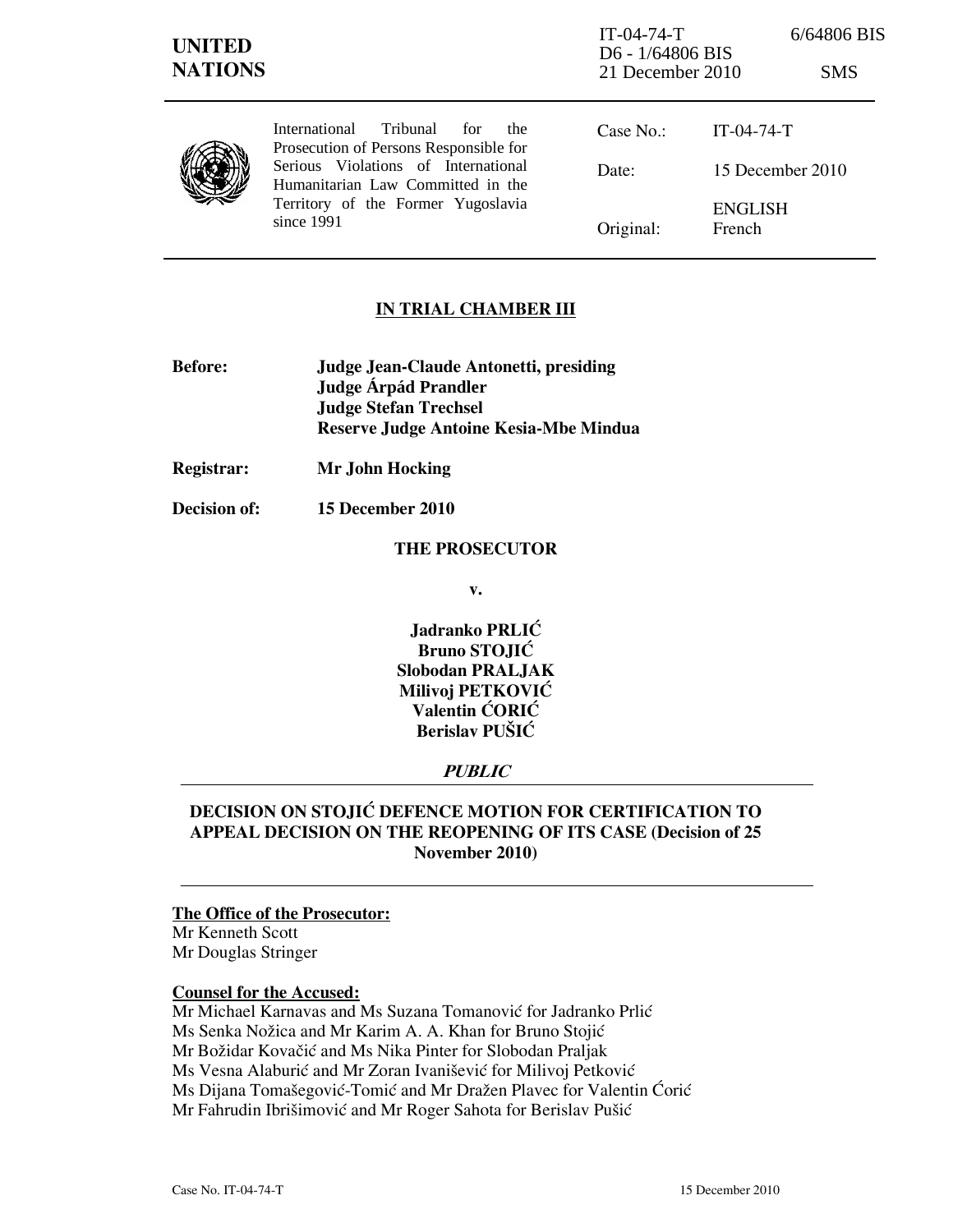TRIAL CHAMBER III ("Chamber") of the International Tribunal for the Prosecution of Persons Responsible for Serious Violations of International Humanitarian Law Committed in the Territory of the Former Yugoslavia since 1991 ("Tribunal"),

**SEIZED** of "Bruno Stojić's Motion for Certification to Appeal the 'Décision portant sur la requête de la Défense Stojić en réouverture de sa cause, rendue le 25 novembre 2010'", filed as a public document by Counsel for the Accused Bruno Stojić ("Stojić Defence"; "Accused Stojić") on 30 November 2010 ("Motion"),

NOTING the "Decision on the Prosecution's Motion to Reopen its Case", rendered as a public document on 6 October 2010 ("Decision of 6 October 2010"), in which the Chamber partially granted the Motion of the Office of the Prosecutor ("Prosecution") to reopen its case and directed the Defence teams wishing to file possible requests to reopen their respective cases to do so in order to refute excerpts from the diary of Ratko Mladić ("Mladić Diary") admitted into evidence by the said decision, $\frac{1}{2}$ 

**NOTING** the "Decision on the Stojic Defence Request to Reopen its Case", rendered as a public document on 25 November 2010 ("Decision of 25 November 2010"), in which the Chamber denied the admission into evidence of the 66 documents requested by the Stojić Defence in order to refute the exhibits admitted on behalf of the Prosecution by the Decision of  $6$  October 2010,<sup>2</sup>

CONSIDERING that the Prosecution informed the Chamber in an email dated 2 December 2010 that it did not intend to file a response to the Motion,

CONSIDERING that in the Motion, the Stojić Defence respectfully asks the Chamber for certification to appeal the Decision of 25 November 2010 pursuant to Rule 73 (B) of the Rules of Procedure and Evidence ("Rules"), $3$ 

CONSIDERING that in support of its Motion, the Stojić Defence argues that the Decision of 25 November 2010 significantly affects the fairness and expeditiousness

 $\overline{a}$ 

<sup>1</sup> Decision of 6 October 2010, pp. 28 and 29.

 $2^2$  Decision of 25 November 2010, pp. 12 and 13.

 $3$  Motion, para. 1 and p. 10.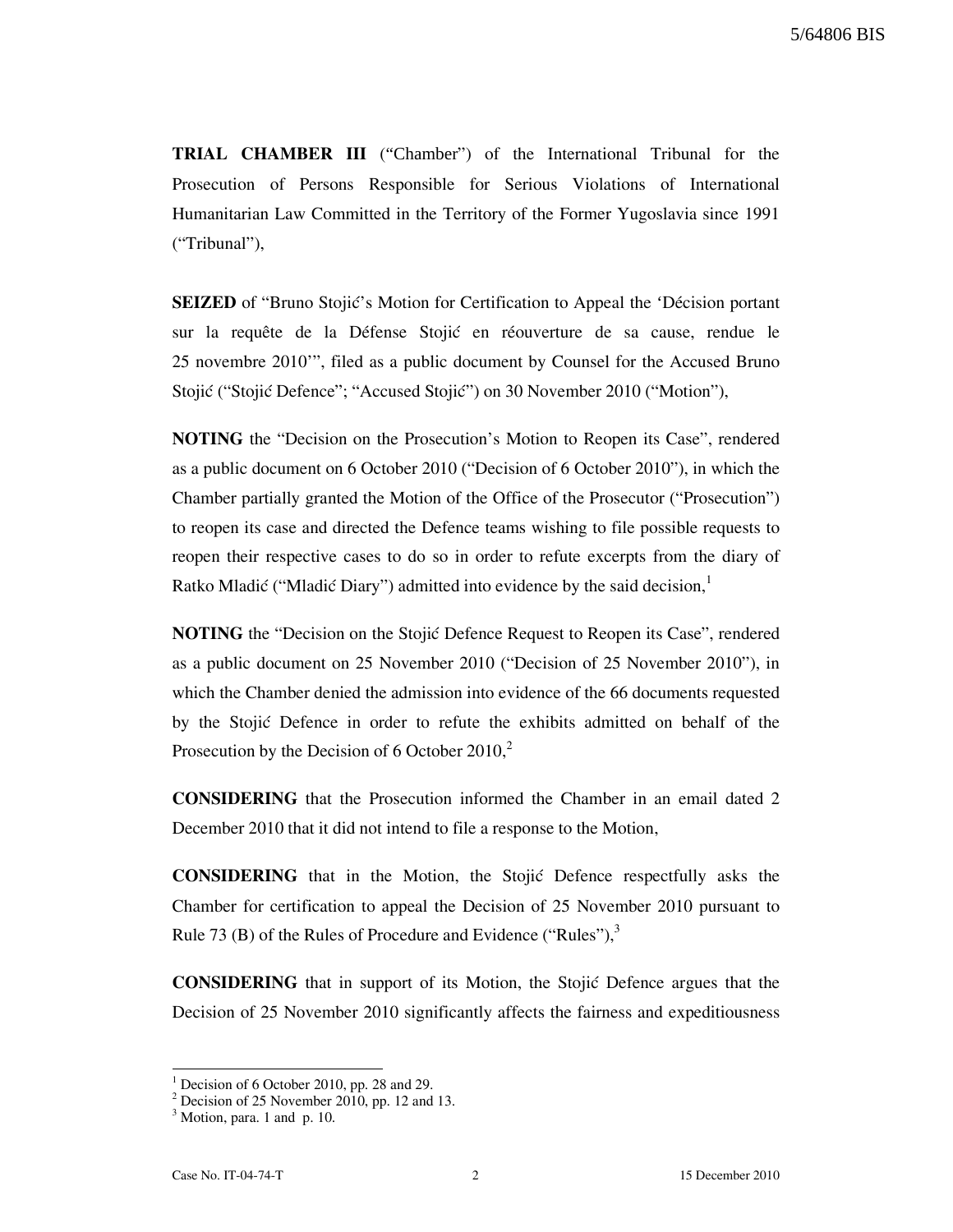of the proceedings or the outcome of the trial to the detriment of the Accused Stoji $\acute{c}^4$ and that an immediate resolution by the Appeals Chamber of this issue may materially advance the proceedings.<sup>5</sup>

CONSIDERING that the Stojić Defence alleges more specifically that the Chamber erred when it rejected the admission into evidence of all the exhibits tendered in "Bruno Stojić's Motion to Admit Evidence in Reopening", filed as a public document by the Stojić Defence with two annexes on 21 October 2010 and supplemented by the "Supplement to Bruno Stojić's Motion to Admit Evidence in Reopening dated 21 October 2010", filed as public document on 3 November 2010 with an annex (all together "Initial Motion"), $<sup>6</sup>$ </sup>

CONSIDERING that the Stojić Defence argues that the Chamber erred by imposing a stricter criterion for admission than the general requirements for the admission of rebuttal evidence by finding that the evidence requested for admission in the Initial Motion was not "fresh" according to the legal criteria for reopening and, therefore, was not admissible as it did not directly refute the statements made by Bruno Stojić contained in the evidence admitted by the Decision of 6 October 2010;<sup>7</sup> that it deems, furthermore, that even though the Chamber applied a stricter criterion, the proposed exhibits were nevertheless admissible,<sup>8</sup>

**CONSIDERING** that, pursuant to Rule  $73$  (B) of the Rules, " $\lbrack d \rbrack$  ecisions on all motions are without interlocutory appeal save with certification by the Trial Chamber, which may grant such certification if the decision involves an issue that would significantly affect the fair and expeditious conduct of the proceedings or the outcome of the trial, and for which […] an immediate resolution by the Appeals Chamber may materially advance the proceedings",

CONSIDERING, consequently, that certification to appeal comes under the discretionary power of the Chamber, which must, in any case, first verify whether the

 $\overline{a}$ 4 Motion, paras 6-18.

<sup>5</sup> Motion, para. 19.

<sup>6</sup> Motion, paras 6-8.

 $^7$  Motion, paras 6 and 7, 9-11.

<sup>8</sup> Motion, paras 8, 12-16.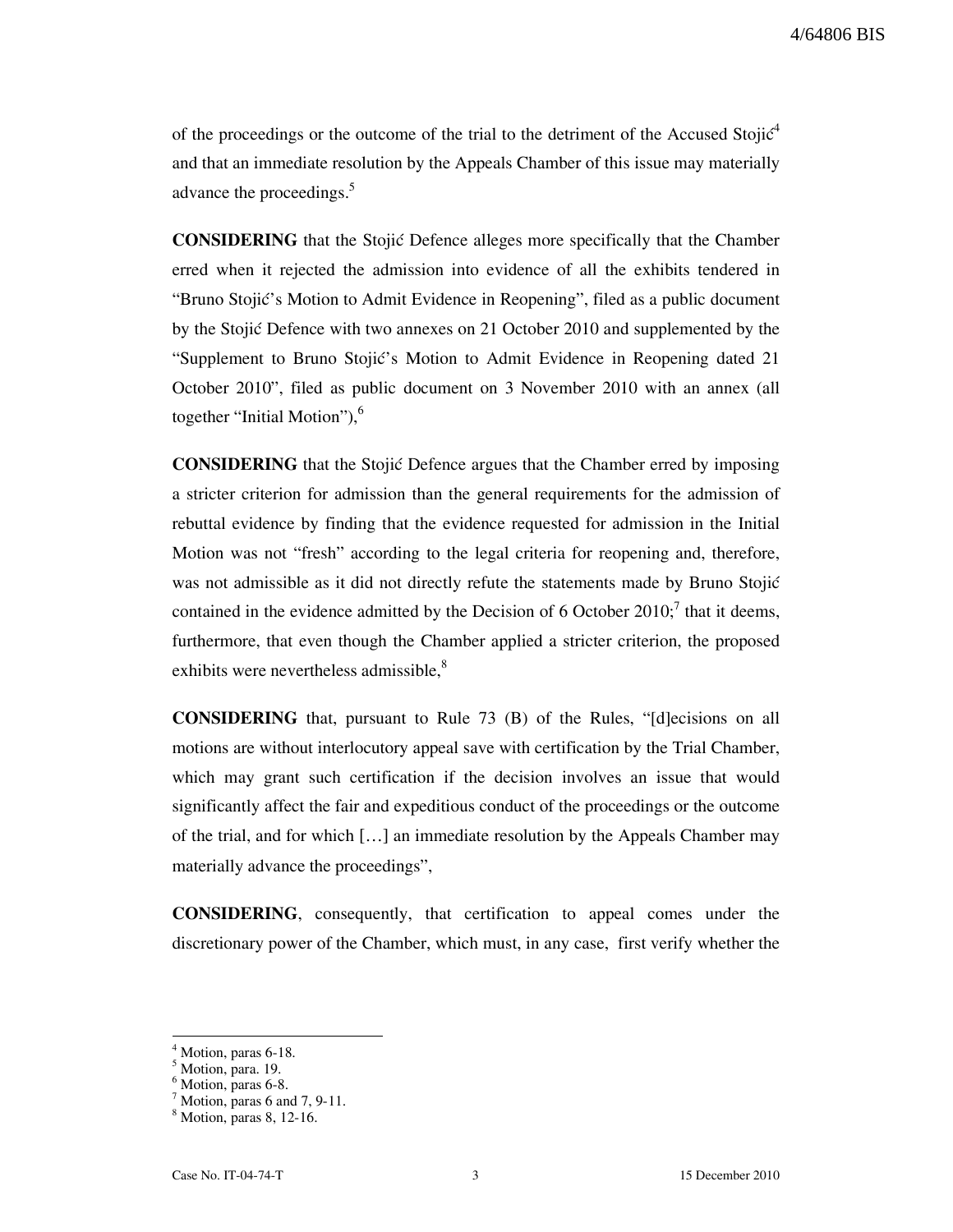3/64806 BIS

two cumulative conditions set out under Rule 73 (B) of the Rules have been met in the case.<sup>9</sup>

CONSIDERING that the Chamber recalls that by the Decision of 6 October 2010, it found notably that any request to reopen the case made by the Defence teams intending to seek admission of excerpts from the Mladić Diary should be limited to directly refuting the new evidence admitted by the Decision of 6 October 2010,  $10$ 

CONSIDERING that the Chamber recalls that, in the Decision of 25 November 2010, it rejected the Initial Motion on the grounds that in the said motion, the Stojić Defence failed to meet the criteria required for the reopening of its case.<sup>11</sup>

CONSIDERING that the Chamber notes that by way of the present Motion, the Stojić Defence merely objects in the main to the Chamber's use of its discretionary power in the Decision of 25 November 2010 that led it to decide not to grant the Motion; that the Stojić Defence merely objects to the criteria established by the Chamber in its previous decisions and recalled in the Decision of 25 November 2010, namely, that at this stage in the proceedings and within the reopening of the Defence cases, it could only admit evidence directly linked to the evidence already admitted by the Decision of 6 October 2010 and which, in the case of the Accused Stojić, would be likely to refute the statements made by the Accused Stojić contained in the excerpts of the Mladić Diary admitted in the said Decision of 6 October 2010.<sup>12</sup>

**CONSIDERING** more specifically that, contrary to the Stojić Defence allegations contained in the Motion, $^{13}$  the Chamber did not admit the evidence, including Exhibit P 11376, by way of the Decision of 6 October 2010 on the ground that it deals with cooperation with the Bosnian Serbs, but rather because it relates the statements of the Accused, notably of the Accused Stojić, and the Chamber cannot help but note that

 $\overline{a}$ 

<sup>9</sup> The Prosecutor v. Pavle Strugar, Case No. IT-0 1-42-T, "Decision on Defence Motion for Certification", public, 17 June 2004, para. 2.

Decision of 6 October 2010, paras 34, 64 and p. 29; See also "Decision on Bruno Stojić Motion for Certification to Appeal the Decision on the Reopening of the Prosecution Case and Clarifying the Decision of 6 October 2010", rendered as a public document on 27 October 2010 ("Decision of 27 October 2010"), pp. 5 and 9 and Decision of 25 November 2010, para. 20.

Decision of 25 November 2010, para. 30.

 $12$  See, in this sense, the Decision of 25 November 2010, paras 24-30.

<sup>&</sup>lt;sup>13</sup> Motion, para. 11 and footnote 11.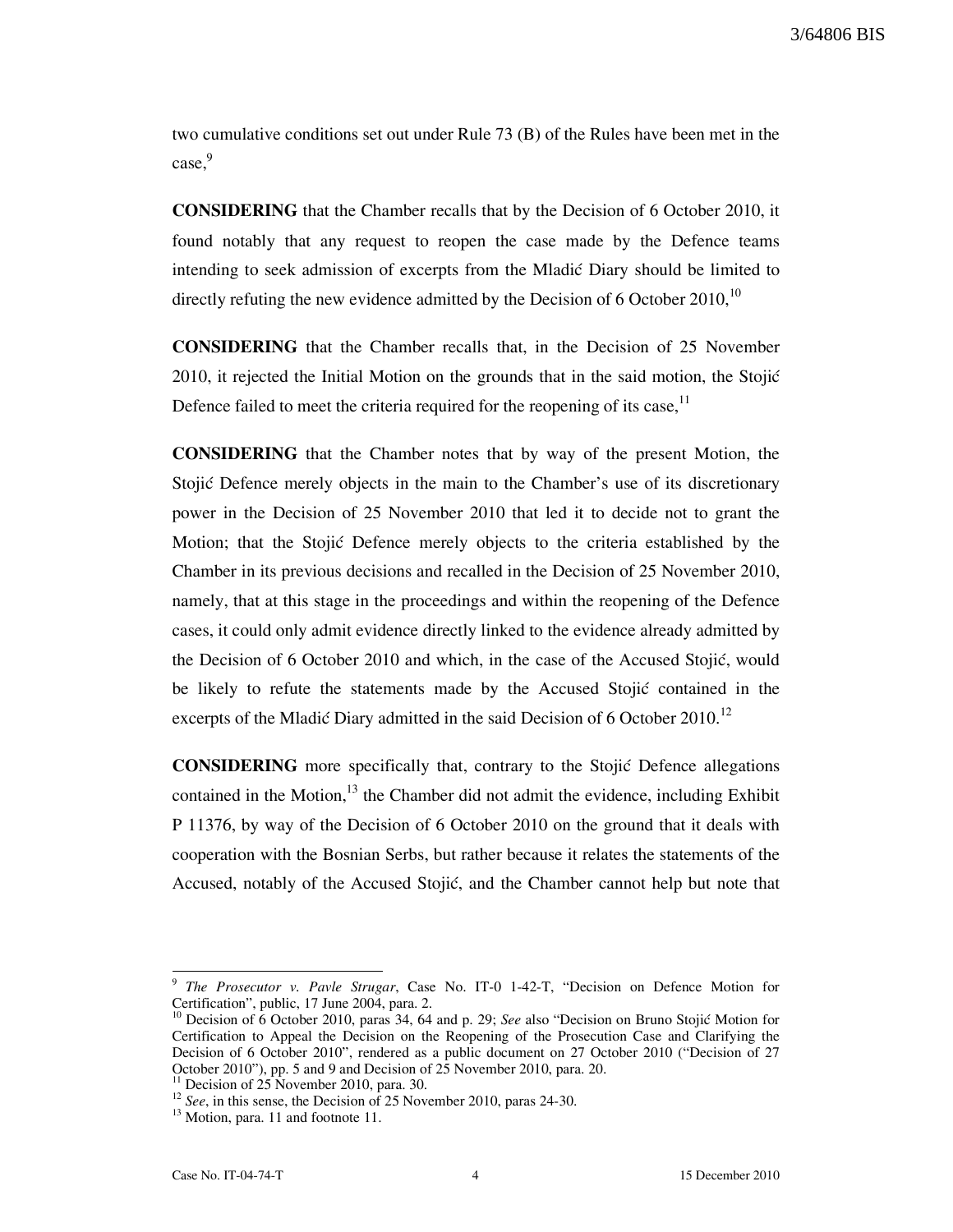2/64806 BIS

the Stojic Defence has erroneously read the Decision of 6 October 2010 and the Decision of 25 November 2010.<sup>14</sup>

CONSIDERING, furthermore, that according to the Stojić Defence, even by applying a strict admission criterion to the proposed exhibits contained in the Initial Motion, the Chamber should have admitted them as they go to refuting the existence of a common plan and its implementation;<sup>15</sup> that the Chamber notes that on this point, the Stojić Defence reiterates and expounds on the same arguments as those contained in the Initial Motion and recalls that the evidence it requested for admission in no way concerns the alleged direct participation of the Accused Stojić in the alleged criminal enterprise, $^{16}$ 

CONSIDERING that the Chamber is satisfied of the reasonable nature of the Decision of 25 November 2010; that it deems that it has justified the said decision sufficiently on the basis of criteria applicable to requests for reopening established by Tribunal case law and recalled numerous times by the Chamber; $17$  that it recalls notably in this respect that it had invited the Stojić Defence to supplement its motion to reopen the case so as to ensure that it had met the reopening criteria explicitly set out by the Chamber; that it deems that the Decision of 25 November 2010 is in accordance with the relevant Tribunal case  $law<sup>18</sup>$  and that it correctly limited the possible admission of documents presented by the Stojić Defence to only those directly linked to the Decision of 6 October 2010 and in this case to those relating directly to the Accused Stojić,

**CONSIDERING** that the Chamber deems that the Stojic Defence has failed to show that the subject of the Motion constitutes an issue that is likely to significantly compromise the fairness and expeditiousness of the proceedings or the outcome of the

l

<sup>&</sup>lt;sup>14</sup> Decision of 25 November 2010, para. 22.

<sup>15</sup> Motion, paras 11, 13 and 14.

<sup>&</sup>lt;sup>16</sup> Decision of 25 November 2010, paras 27-30.

<sup>&</sup>lt;sup>17</sup> See notably in this sense, the Decision of 6 October 2010, para. 64, the Decision of 27 October 2010, pp. 5 and 7-9 and the "Decision on Petković Defence Request for Certification to Appeal the Decision on Prosecution Motion to Reopen its Case", rendered as a public document by the Chamber on 1 November 2010, p. 7.

 $18$  The Prosecutor v. Slobodan Milošević, IT-02-54-T, "Decision on Application for a Limited Reopening of the Bosnia and Kosovo Components of the Prosecution Case with Confidential Annex", public with confidential annex, 13 December 2005, para. 35; The Prosecutor v. Gotovina et al., IT-06-90, 10 June 2010, French transcript, pp. 28894 and 28895.